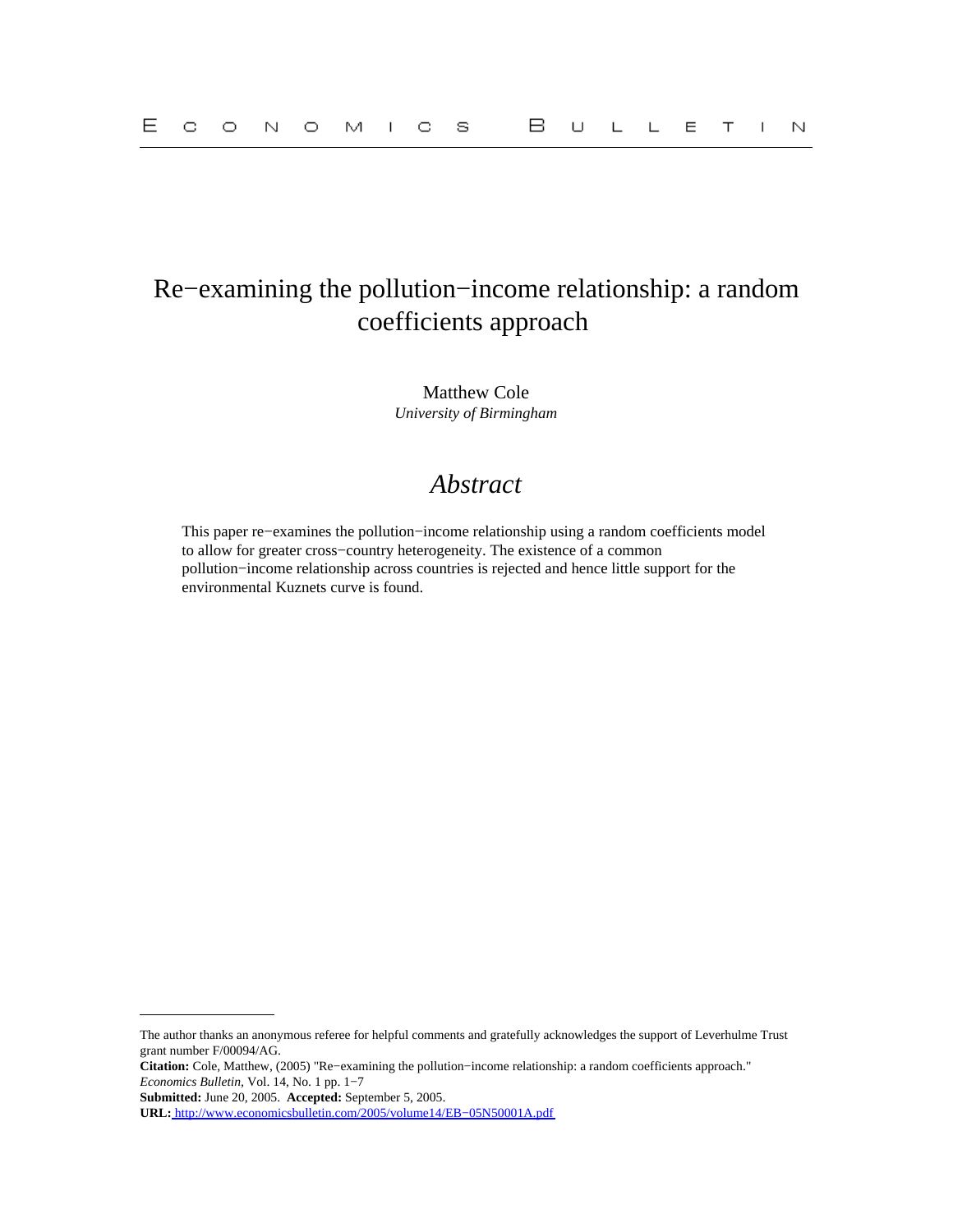## **1. Introduction**

A large body of literature has developed in recent years examining the relationship between per capita income and pollution. Early papers by Shafik (1994) and Grossman and Krueger (1995) found evidence of an inverted U-shaped relationship between income and pollution which has since become known as the environmental Kuznets curve (EKC). More recent papers have subjected the EKC to increased scrutiny, questioning which pollutants the relationship might hold for, examining the effects of additional independent variables and comparing results found for OECD-only samples to those from 'world' samples (see for example, Ekins 1997, Stern 2001, Cole 2003). However, the vast majority of EKC studies have used, and continue to use, econometric models with very restrictive assumptions. More specifically, they restrict the coefficients on per capita income to be the same for every country and every time period. Given the great diversity of physical, social, political and economic characteristics across countries, this restriction may appear unreasonable. This short paper therefore adopts an alternative, less restrictive, random coefficients approach which allows for cross-country heterogeneity in the shape of the pollution-income relationship.<sup>1</sup> This approach is used to examine the relationship between income and three common air pollutants, namely sulfur dioxide, nitrogen oxides and carbon dioxide. Tests of parameter constancy across countries are also performed. Results are compared to those from a more restrictive fixed effects specification.

## **2. Methodology**

The standard methodology for estimating EKCs is based around a model of the form:

$$
E_{it} = \alpha_i + \sum_{j=1}^{k} \beta_j x_{ij}
$$
 (1)

where *E* is pollution per capita in country *i* ( $i = 1...m$ ) and year *t*,  $\alpha_i$  is a country specific intercept and  $x_{itj}$  refers to explanatory variable *j* in country *i* and year *t*. In this fixed effects model, a separate intercept is estimated for each country but all countries (and time periods) share the same values of  $\beta_i$ . Thus, if the explanatory variables are per capita income and per capita income squared and an inverted U-shaped EKC results, then each country will have the same shaped EKC, but the fixed effects will allow the EKC to vertically shift up or down for different countries.

It could, of course, be argued that it is unrealistic to believe that the shape of the relationship between income and pollution will be the same for each country. Given the differences in economies, political structures, geography, culture and climate that exist across countries there is no reason to believe that the same income-pollution relationship will be experienced by, for example, countries as diverse as Switzerland and Cameroon.

<sup>&</sup>lt;sup>1</sup> A similar approach is adopted by Koop and Tole (1999) to examine the relationship between income and deforestation.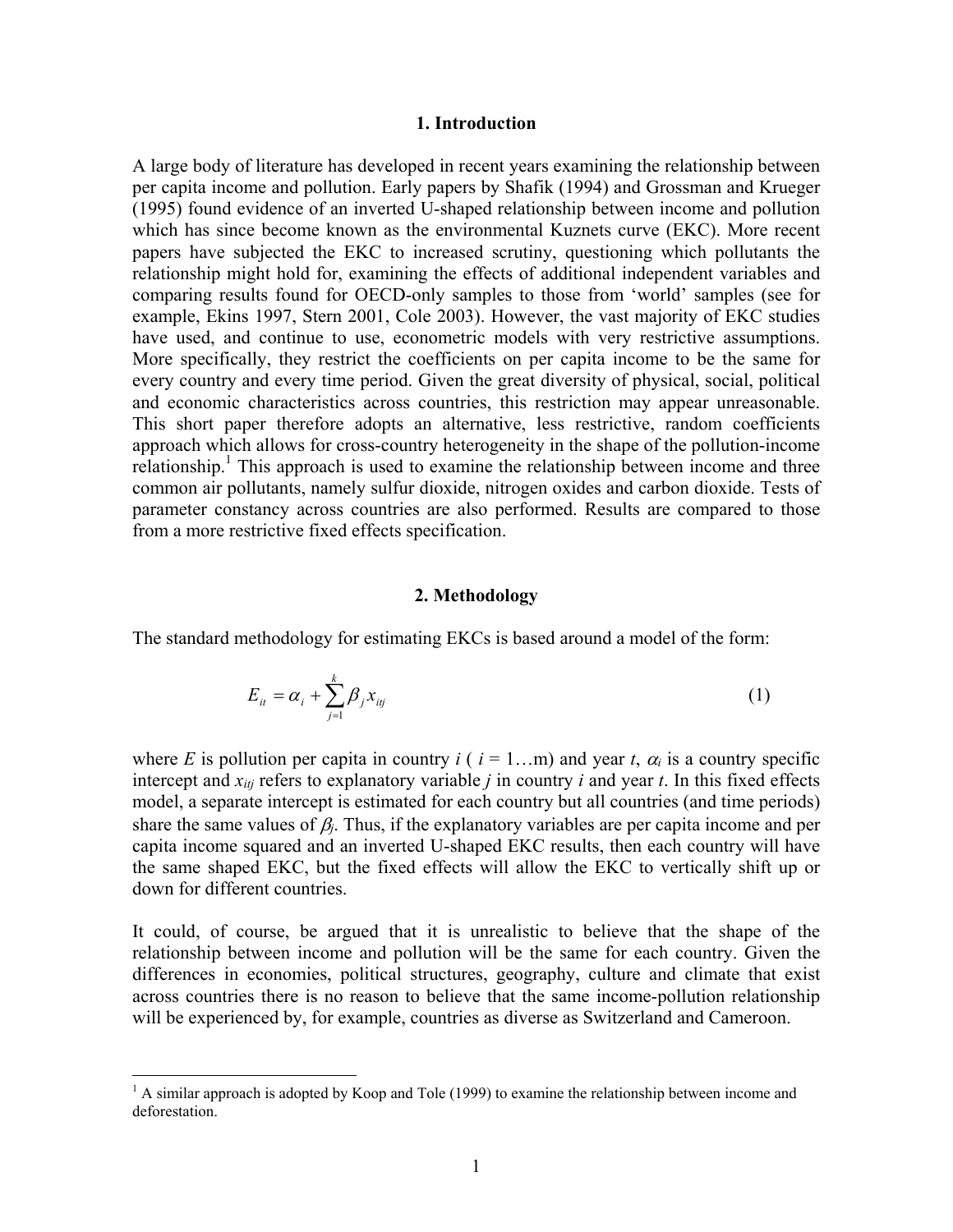A solution is to utilise the random coefficients model, as depicted by equation (2);

$$
E_{it} = \alpha_i + \sum_{j=1}^{k} \beta_{ij} x_{itj} \tag{2}
$$

in which  $\beta_i = (\alpha_i, \beta_i, \dots, \beta_i)$  is assumed to be drawn from some common distribution;

$$
\beta_i = \beta + \nu_i
$$

with  $E(v_i) = 0$ ,  $E(v_i v_i) = \Omega$  and  $E(v_i v_i) = 0$  for  $i \neq j$ .

When utilising this methodology, the parameter vector  $\beta$  can be interpreted as providing the average pollution-income relationship. However, the pollution-income relationship experienced by individual countries can differ from this average relationship. If  $\Omega$  is small then countries deviate little from the mean and hence equation (1) would provide a suitable estimation of the income-pollution relationship. However, if  $\Omega$  is large then it implies that cross-country heterogeneity is large and hence it becomes inappropriate to assume that the parameter vector  $\beta$  is the same for all countries as equation (1) implies.

Equations (1) and (2) are estimated for three air pollutants, sulfur dioxide  $(SO<sub>2</sub>)$ , nitrogen oxides (NOx) and carbon dioxide  $(CO<sub>2</sub>)$ . The Appendix provides data definitions and sources.

#### **3. Results**

Table 1 presents estimates of equation (1), a fixed effects specification and hence the estimated coefficients are restricted to be the same for all countries. In all specifications, the independent variables consist only of per capita income (*Y*) and per capita income squared  $(Y^2)$  thereby testing the basic, parsimonius, EKC relationship common to much of the EKC literature.

For each pollutant, results are estimated using the full sample, OECD countries only, and non-OECD countries only. Considering  $SO<sub>2</sub>$  results, an inverted U-shaped relationship is estimated for the full sample, with a turning point broadly in line with those of previous studies.<sup>2</sup> Very similar results are found using the OECD-only sample, but this finding is not replicated for the non-OECD sample where the linear income term is negative and not statistically significant. For NOx, the results again differ across samples. The full sample provides a very high turning point level of income well beyond that found by previous studies, whilst the OECD-only sample finds a much lower turning point.<sup>3</sup> In the non-OECD sample  $Y^2$  is not statistically significant, resulting in a very high turning point. For CO<sub>2</sub>, a pollutant with no local impact, turning points in the literature have typically been much

1

 $2^2$  To put these turning points in context, the income range of the full sample is \$49.30 (Liberia, 1995) to

<sup>\$58,500 (</sup>Luxembourg, 2000), all in 1995 US dollars. The income range within the OECD sample is \$2,143 to \$58,454 and within the non-OECD sample is \$49.3 to \$28,282.

<sup>&</sup>lt;sup>3</sup> Previous studies that test NOx emissions tend to utilise only OECD data.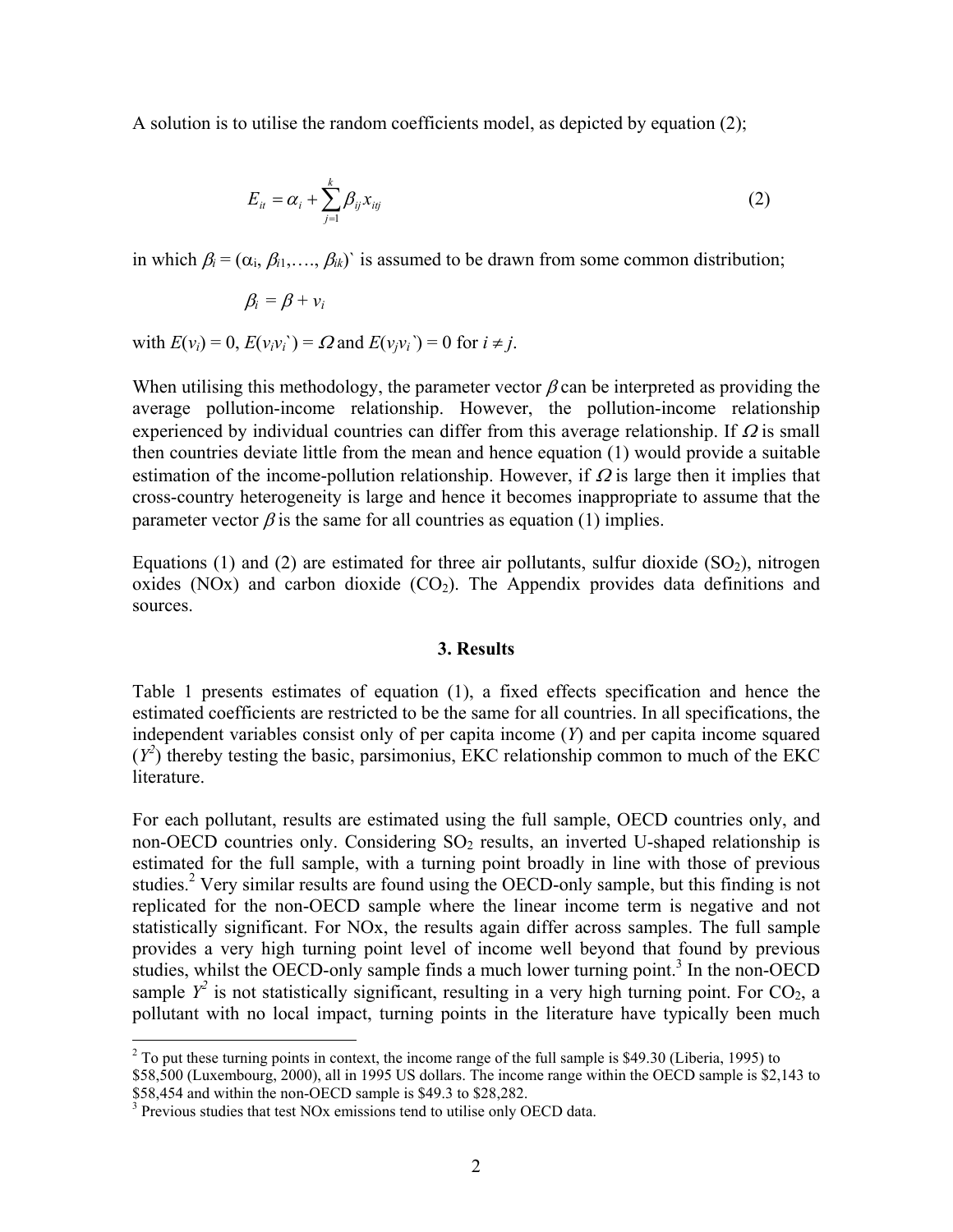higher than those estimated for pollutants with a local impact such as  $SO_2$  and NOx. In this study, the only inverted-U shaped relationship is found using the OECD-only sample with an out of sample turning point estimated. To conclude, the traditional fixed effects estimator provides some support for the existence of an EKC relationship, although this is shown to be very sensitive to the choice of sample. Only the OECD-only sample provides results for all pollutants which broadly match those of previous studies.

|             | SO <sub>2</sub> | <b>NO<sub>x</sub></b><br>CO <sub>2</sub> |            |  |  |
|-------------|-----------------|------------------------------------------|------------|--|--|
|             |                 | Full Sample                              |            |  |  |
| ln Y        | 1.06***         | $1.81***$<br>$0.31**$                    |            |  |  |
|             | (4.0)           | (3.3)                                    | (2.2)      |  |  |
| $(lnY)^2$   | $-0.06***$      | $-0.076**$<br>$0.021*$                   |            |  |  |
|             | $(-3.0)$        | (2.2)                                    | (1.9)      |  |  |
| n           | 1851            | 104                                      | 1851       |  |  |
| $R^2$       | 0.96            | 0.99                                     | 0.96       |  |  |
| Turning Pt. | \$15,986        | \$151,777                                |            |  |  |
|             |                 | OECD only                                |            |  |  |
| ln Y        | 10.26***        | $8.21*$                                  | 4.82***    |  |  |
|             | (6.2)           | (1.7)                                    | (5.4)      |  |  |
| $(lnY)^2$   | $-0.53***$      | $-0.44*$                                 | $-0.21***$ |  |  |
|             | $(-6.0)$        | (1.6)                                    | $(-4.2)$   |  |  |
| n           | 487             | 52                                       | 487        |  |  |
| $R^2$       | 0.91            | 0.98                                     | 0.93       |  |  |
| Turning Pt. | \$16,012        | \$10,800                                 | \$114,663  |  |  |
|             |                 | Non-OECD only                            |            |  |  |
| ln Y        | $-0.15$         | $1.39*$                                  | $-0.14$    |  |  |
|             | $(-0.7)$        | (1.9)                                    | $(-0.8)$   |  |  |
| $(lnY)^2$   | $0.04**$        | $-0.05$                                  | $0.06***$  |  |  |
|             | (2.4)           | $(-1.5)$                                 | (3.6)      |  |  |
| n           | 1364            | 52                                       | 1364       |  |  |
| $R^2$       | 0.96            | 0.99                                     | 0.95       |  |  |
| Turning Pt. |                 | \$635,543                                |            |  |  |

*Table 1. Results from Fixed Effects Estimation (Equation 1).* 

 $\overline{\ast}$ ,  $\overline{\ast}$  and  $\overline{\ast}$  are significance at 90%, 95% and 99% confidence levels, respectively. Turning points expressed in 1995 US\$. T-statistics reported in parentheses.

Table 2 provides the results from the random coefficients estimations based on equation (2). Again, the full sample, OECD-only sample and non-OECD only samples are used. To allow a more thorough investigation of the pollution-income relationship, estimations are carried out using only linear income terms, in addition to the combined use of income and income squared.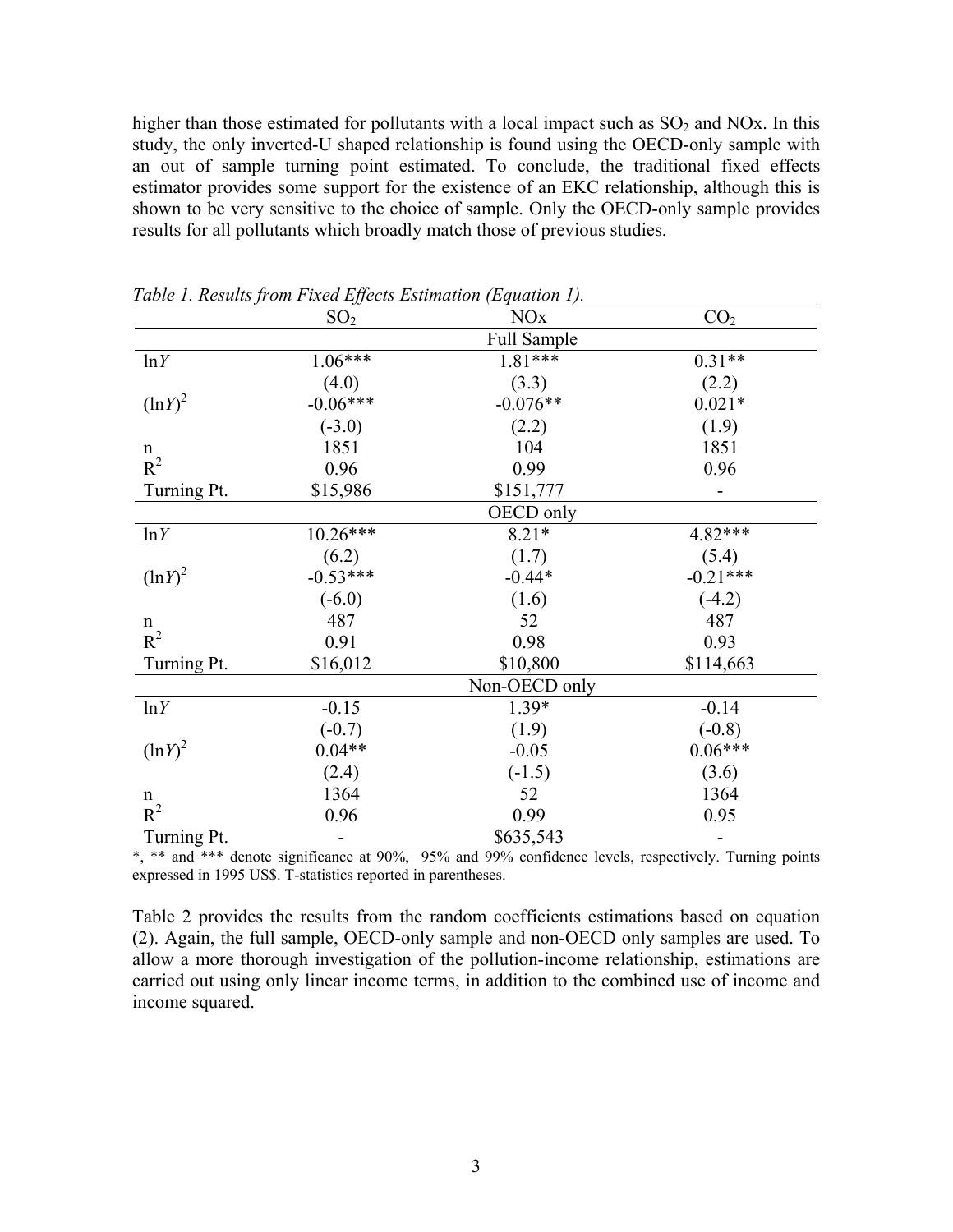|             | SO <sub>2</sub> |            | <b>NO<sub>x</sub></b> |               | CO <sub>2</sub> |             |
|-------------|-----------------|------------|-----------------------|---------------|-----------------|-------------|
|             | Full Sample     |            |                       |               |                 |             |
| LnY         | $-0.16$         | 4.72       | $0.62**$              | 39.86*        | $0.88**$        | 3.19        |
|             | $(-0.71)$       | (0.2)      | (3.1)                 | (2.2)         | (6.24)          | (0.2)       |
| $(\ln Y)^2$ |                 | $-0.18$    |                       | $-2.19*$      |                 | $-0.11$     |
|             |                 | $(-0.09)$  |                       | (2.3)         |                 | $(-0.1)$    |
| N           | 1851            | 1851       | 104                   | 104           | 1851            | 1851        |
| Turning Pt. |                 | \$370,782  |                       | \$8,887       |                 | \$3,033,518 |
| Parameter   | $1.8e + 5$      | $2.1e+5$   | 13923.1               | $7.3e + 6$    | $2.3e + 5$      | $2.3e + 5$  |
| Constancy?  | (0.000)         | (0.000)    | (0.000)               | (0.000)       | (0.000)         | (0.000)     |
|             |                 |            |                       | OECD only     |                 |             |
| LnY         | $-1.84**$       | 42.47      | 0.29                  | 68.59*        | $0.53**$        | 16.43       |
|             | $(-3.5)$        | (1.0)      | (1.4)                 | (2.1)         | (3.2)           | (1.2)       |
| $(lnY)^2$   |                 | $-2.26$    |                       | $-3.61*$      |                 | $-0.81$     |
|             |                 | $(-1.1)$   |                       | $(-2.1)$      |                 | $(-1.2)$    |
| $\mathbf N$ | 487             | 487        | 52                    |               | 487             | 487         |
| Turning Pt. |                 | \$12,032   |                       | \$13,508      |                 | \$24,423    |
| Parameter   | 52961.1         | 43698.6    | 4127.1                | $1.0e + 6$    | 63558.8         | 68036.4     |
| Constancy?  | (0.000)         | (0.000)    | (0.000)               | (0.000)       | (0.000)         | (0.000)     |
|             |                 |            |                       | Non-OECD only |                 |             |
| LnY         | $0.41*$         | $-7.80$    | $0.89**$              | 17.93*        | $1.01**$        | 0.39        |
|             | (2.2)           | $(-0.2)$   | (2.6)                 | (2.2)         | (5.5)           | (0.01)      |
| $(lnY)^2$   |                 | 0.52       |                       | $-1.13*$      |                 | 0.022       |
|             |                 | (0.2)      |                       | $(-2.0)$      |                 | (0.01)      |
| $\mathbf N$ | 1364            | 1364       | 52                    | 52            | 1364            | 1364        |
| Turning Pt. |                 |            |                       | \$2,713       |                 |             |
| Parameter   | $1.1e + 5$      | $1.3e + 5$ | 9201.1                | 23047.3       | $1.3e + 5$      | $1.5e + 5$  |
| Constancy?  | (0.000)         | (0.000)    | (0.000)               | (0.000)       | (0.000)         | (0.000)     |

*Table 2. Results from Random Coefficients Estimation (Equation 2)* 

\*, \*\* and \*\*\* denote significance at 90%, 95% and 99% confidence levels, respectively. Turning points expressed in 1995 US\$. T-statistics reported in parentheses. Parameter constancy refers to a test of the null that parameters are constant across countries (with probability in parentheses).

Considering first the quadratic specification, only NOx provides evidence of a statistically significant inverted U-shaped relationship with per capita income. The random coefficients methodology therefore implies that, for NOx, the *average* pollution-income relationship does form an EKC with a within-sample turning point. For  $SO<sub>2</sub>$  and  $CO<sub>2</sub>$  no such evidence of an EKC is found. For  $CO<sub>2</sub>$ , the average relationship is found to be positive and statistically significant for all three samples. For  $SO<sub>2</sub>$ , a negative linear relationship is found for the OECD, with a positive relationship for non-OECD countries, both being statistically significant.

However, in order to know how meaningful these average relationships are the extent to which individual countries deviate from the average must be known. Table 2 therefore presents the results of tests of parameter constancy. Referring back to equation (2), this test is algebraically equivalent to testing  $H_0 = \beta_{1j} = \beta_{2j} = ... = \beta_{mj}$ . In all cases, the null of parameter constancy is rejected implying that the distribution of  $\beta_i$  has very large variance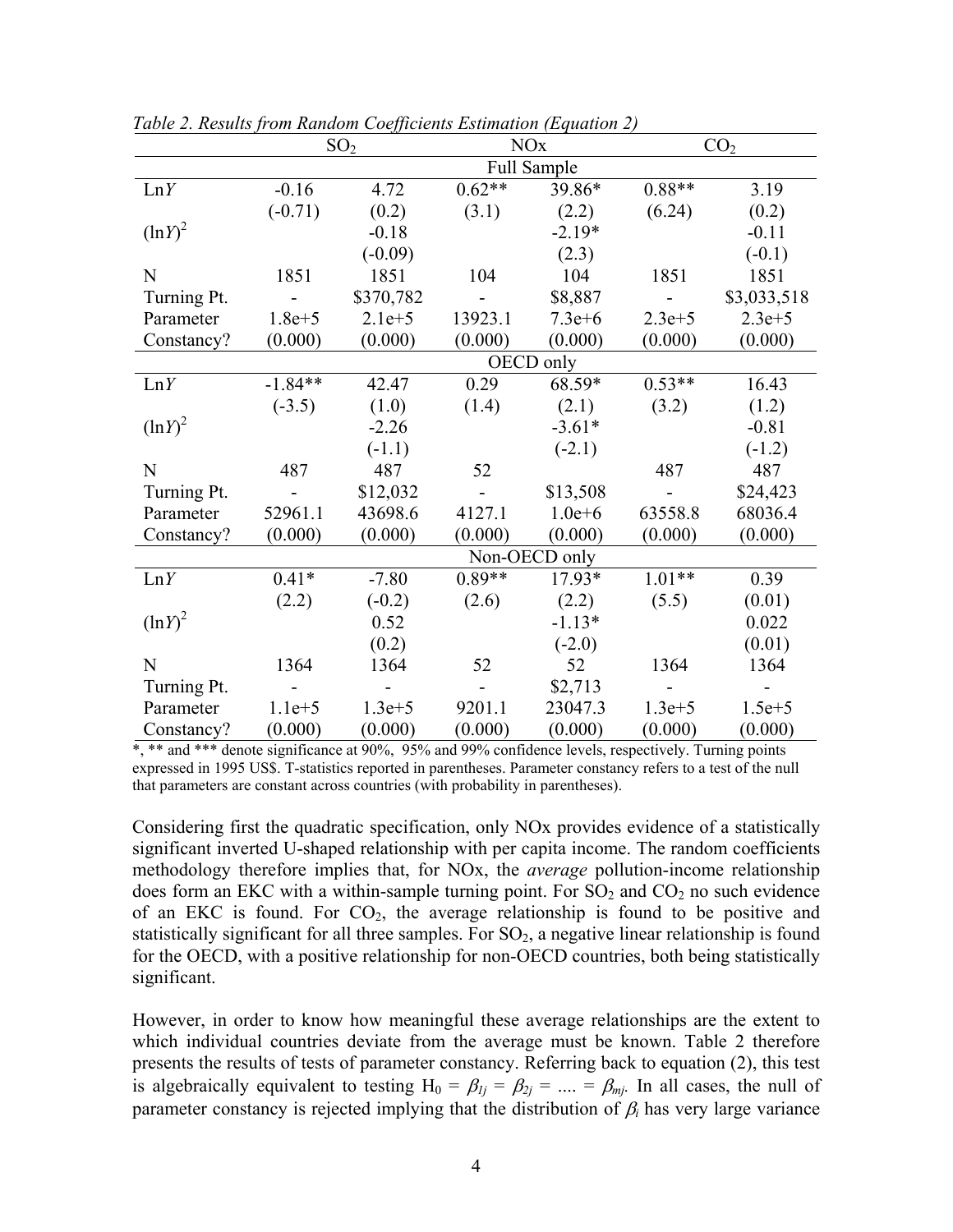(i.e.  $\Omega$  is large). This finding therefore indicates that the average pollution-income relationship tells us little about this relationship in individual countries (i.e.  $\beta_i$  is very different to  $\beta$ ) and hence the notion of a 'one size fits all' EKC is questionable at best.<sup>4</sup>

## **4. Conclusion**

This short paper has argued that the traditional manner in which the pollution-income relationship is estimated rests on the very restrictive assumption of constant coefficients across countries. Given the great diversity of economies, political structures, geography, culture and climate that exist across countries there is no reason to believe that the same income-pollution relationship will be experienced by all countries. This paper begins by using this restrictive (fixed effects) model to examine the relationship between income and three common air pollutants. The results provide some support for the EKC relationship although, as we may expect, they show sensitivity to the use of different samples. The paper therefore re-examines the income-pollution relationship by adopting a random coefficients model that allows for a greater degree of cross-country heterogeneity. Of the three pollutants examined, only nitrogen oxides provides an average pollution-income relationship that is statistically significant and hence supportive of the EKC. However, for *all* pollutants, and for the full sample, OECD-only sample and non-OECD sample, the income-pollution relationship is found to vary widely across countries. This suggests that the assumption of constants coefficients across countries in the traditional fixed effects specification is inappropriate. More fundamentally it suggests that there is no incomepollution relationship that is common to all countries and hence the very existence of meaningful EKCs is questionable.

1

<sup>&</sup>lt;sup>4</sup> Perhaps surprisingly, re-estimating the models in Table 2 for specific regions did not provide more compelling results. Thus, the null of parameter constancy was rejected even for individual regions.